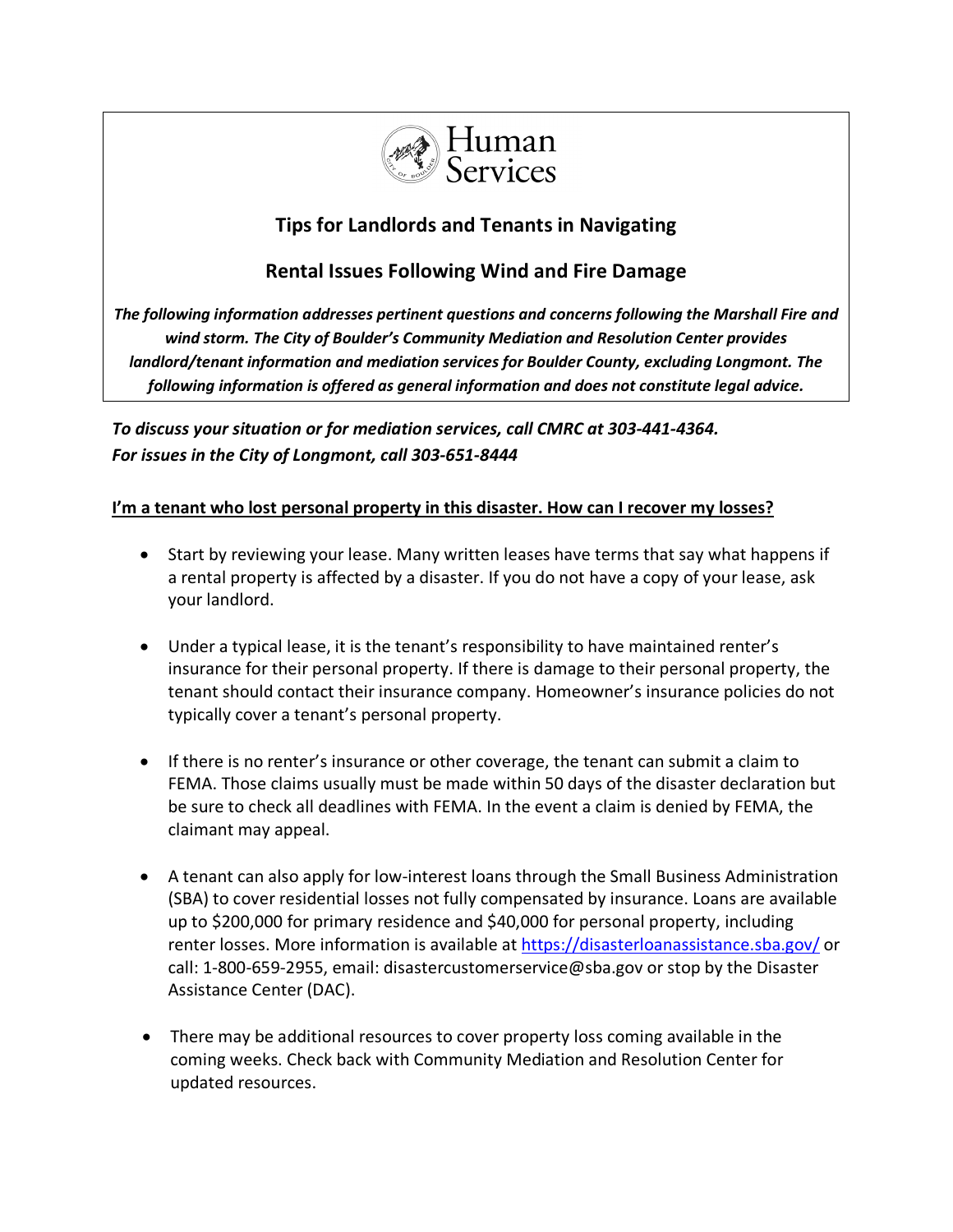## **The property was not destroyed but suffered damage. Who is responsible for repairs?**

- Debris, ash and residue should be considered hazardous. Follow the safety guidelines on the Boulder County website: [https://www.bouldercounty.org/safety/fire/safe-cleanup](https://www.bouldercounty.org/safety/fire/safe-cleanup-after-a-fire/)[after-a-fire/.](https://www.bouldercounty.org/safety/fire/safe-cleanup-after-a-fire/) The county has coordinated a debris removal program and more information is available at <https://www.bouldercounty.org/disasters/wildfires/marshall/debris-removal-program>
- If your rental unit was damaged, make sure to immediately tell your landlord about the property damage; email, or text, or use the tenant portal, or other written method to describe the damage and request repairs. Request the repairs be made by a certain date within a reasonable time frame. Tenants should make an effort to cooperate with the completion of any repair work by allowing access to the property. If the tenant prevents entry for repairs, they may assume some responsibility for any damages that may result.
- If repairs are ineligible for the county's debris removal program, check the lease for any applicable language on who is responsible for maintaining and repairing the premises. Check if the property has insurance which may cover repairs.
- The tenant should present a written list of the needed repairs to the landlord requesting the repairs be made by a certain date within a reasonable timeframe.
- Tenants should make an effort to cooperate with the completion of any repair work by allowing access to the property. If the tenant prevents repairs to be done, they may assume some responsibility for any damages that may result.
- Grants for home repairs not covered by insurance to make damaged dwellings safe, sanitary and functional are available through FEMA. Call 1-800-621-3362 to apply for assistance.
- If the parties can't come to an agreement on the terms of the repair, mediation services are a good option for resolving the dispute. See mediation resources.

## **Do I still have to pay rent even if the unit is uninhabitable?**

- Rent is still due if you want to continue your tenancy. If the unit is not habitable, the landlord may need to provide you with an alternate living. If you are in this situation, we recommend seeking legal advice.
- The Warranty of Habitability (CRS 38-12-501) is a law which affords tenants protections when living conditions in a rental property are uninhabitable. A unit is uninhabitable when conditions are materially dangerous or hazardous to a tenant's life, health or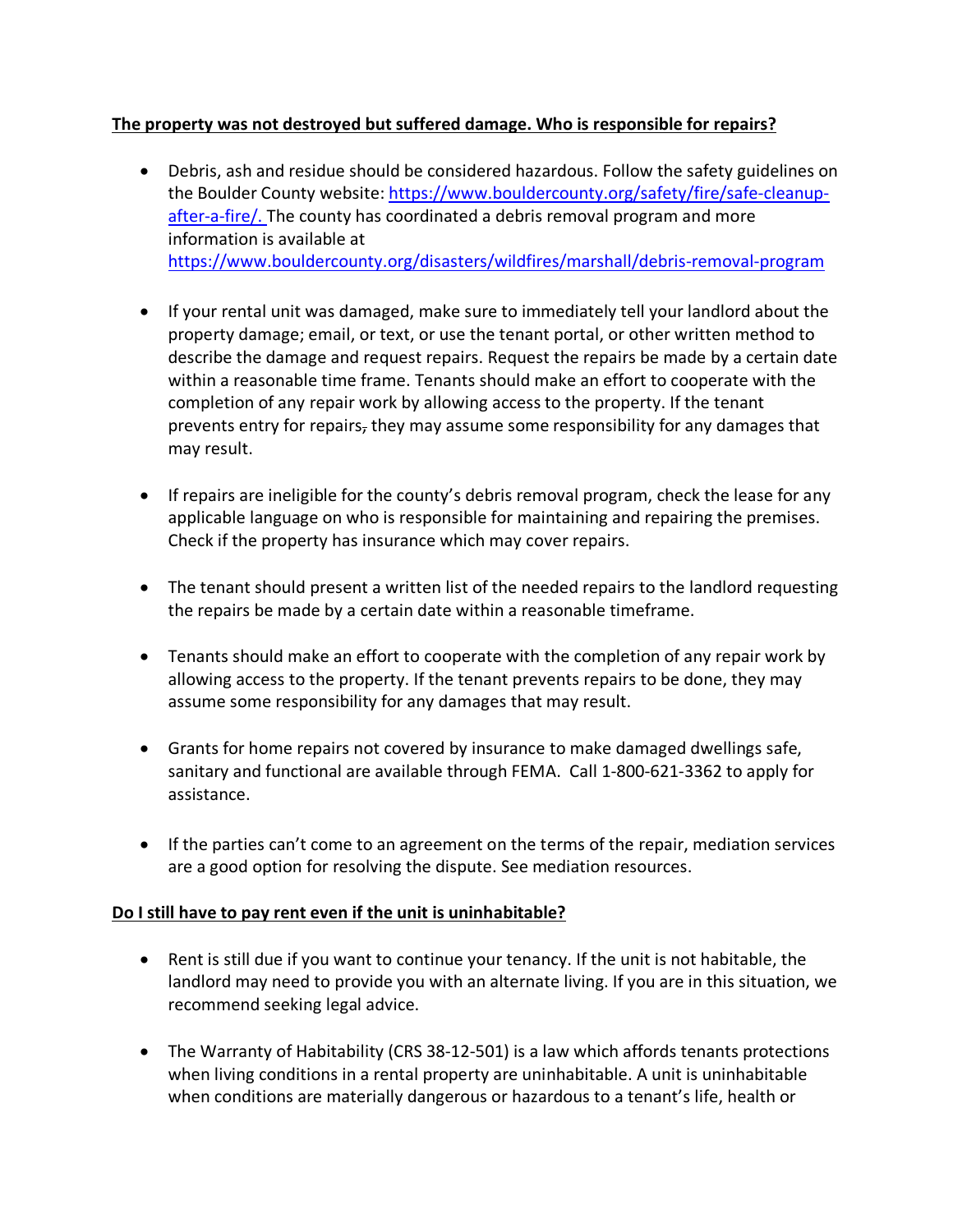safety and the landlord has failed to address it within a reasonable time frame after receiving written notice from the tenant. If there are issues that affect the habitability of the residence, a written notice must be given to the landlord identifying the issues and requesting repairs. In these situations, tenants may have the option of breaking the lease, withholding rent, or suing for damages if the landlord does not respond within a specific time frame. We recommend seeking legal advice prior to pursuing these avenues.

• The landlord must employ "reasonable efforts" to make the property habitable. In the current circumstances where there is a high demand on restoration services and construction, it may reasonably take longer to get certain repairs made.

#### **At what point can the lease be terminated?**

- Most written leases say how the lease can be terminated. Start by reviewing the lease.
- Additionally, Colorado law also allows for a landlord to terminate the lease as a result of a catastrophe to the unit. If the lease is terminated, the tenant's obligation to pay rent would end. However, the law does not define exactly how much damage is necessary for the landlord to have the right to terminate a lease. If the unit is completely destroyed, the landlord can likely terminate the lease (unless the lease itself says otherwise). If the unit is damaged but not destroyed, whether the landlord has the right to terminate the lease will depend on the circumstances. *See* C.R.S. § 38-12-503(6).
- Ideally, if the tenant and landlord desire to terminate the lease, they could negotiate an agreement between themselves. Any agreement should be in writing and signed by all parties. Mediation services are available to help facilitate negotiation. See below for information about mediation resources and legal help.

#### **How can I access alternate housing?**

[Boulder Area Rental Housing Association](https://www.barhaonline.org/available-properties-for-displaced-tenants/) is currently the primary source for all available housing for community members impacted by the Marshall Fire. Displaced residents can visit the BARHA page for available properties and resources. Please note that Boulder County is sharing this list as a resource and is not coordinating or vetting these listing.

[Marshall Fire Facebook group](https://www.facebook.com/groups/1966245370245354/?hoisted_section_header_type=recently_seen&multi_permalinks=1969991599870731) is also an option for posting housing needs and to connect with available housing. Please note that Boulder County is sharing this list as a resource and is not coordinating or vetting these listing.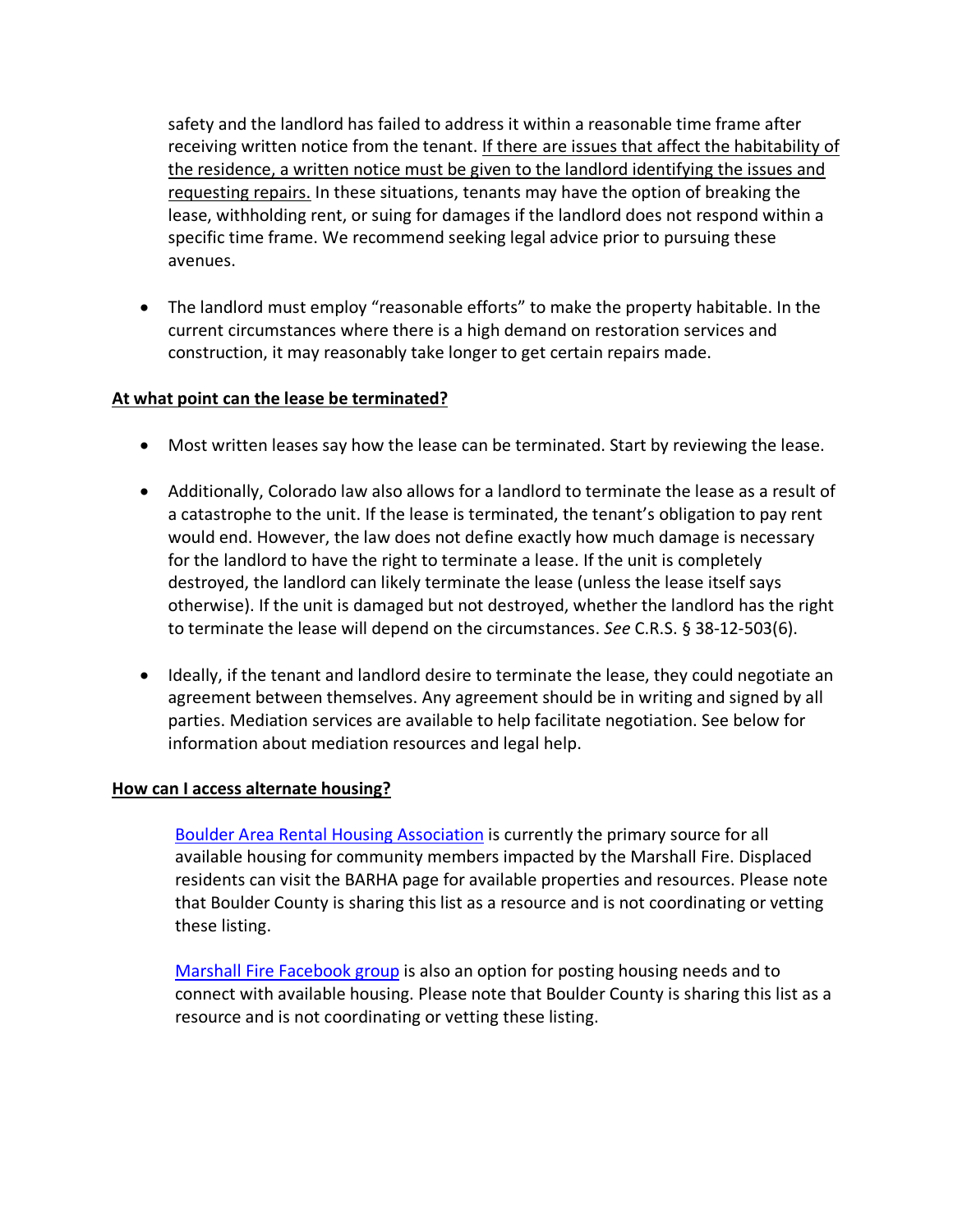## **Where can I report landlords who are taking advantage of the lack of housing caused by the disaster and charging excessive rent?**

The Boulder County District Attorney's Community Protection Division is committed to ensuring that all residents, including low-wage earners, are not victimized during this incredibly difficult time. Community members can contact the Community Protection Division, 303-441-3700 to request an investigation if they believe that they are a victim of [criminal](http://www.boco.org/CommunityProtection) rent gouging and/or file a claim with the Attorney General's office, <https://coag.gov/file-complaint/>

## **City of Boulder Rental Licensing Exemptions**

To ease the process for first time landlords providing housing to those displaced by the fires, the city of Boulder has waived certain licensing requirements. First time landlords in the city of Boulder offering housing can fill out an [affidavit](https://bouldercolorado.gov/emergency-order-rental-license-exemption-affidavit) through the rental licensing program in order to bypass the licensing requirement. A third-party inspection of the property is still required.

If the owner will be occupying the home and renting out a room or portion of the home, no rental license is required regardless of the fire, and they can simply fill out the [standard long-term exemption.](https://bouldercolorado.gov/long-term-rental-license-exemption-affidavit-relative-occupied-or-owner-occupied-long-term-tenant) More information can be found on the Rental Licensing page:<https://bouldercolorado.gov/services/rental-housing-licensing-long-term>

## **Rental Assistance**

- FEMA assistance for temporary housing. Register at the Disaster Assistance Center 1755 S Public Rd, Lafayette, CO 80026 or online at [Disaster Assistance](https://www.disasterassistance.gov/get-assistance/address-lookup?address=Boulder,%20CO&isMap=true.) or by calling 1- 800-621-FEMA (3362) or by web enabled mobile device at m.fema.gov. Disaster assistance applicants, who have a speech disability or hearing loss and use TTY, should call 1-800-462-7585 directly; for those who use 711 or Video Relay Service (VRS), call 1- 800-621-3362. The toll-free telephone numbers will operate from 7 a.m. to 10 p.m. (local time) seven days a week until further notice.
- Sister Carmen (Lafayette) motel vouchers and rental assistance. Call 303-665-4342 between 9:00am – 4:00pm to make an appointment, 655 Aspen Ridge Drive, Lafayette, 80026.
- Housing Stabilization Program (Boulder County) deposit and rent assistance. Contact 303-441-1206 or [HousingHelpline@bouldercounty.org.](mailto:HousingHelpline@bouldercounty.org)
- Emergency Family Assistance Association (Boulder) financial assistance. Call 303-442- 3042 for an appointment.
- Our Center (Longmont) financial assistance Call 303-772-5529 or info@ourcenter.org